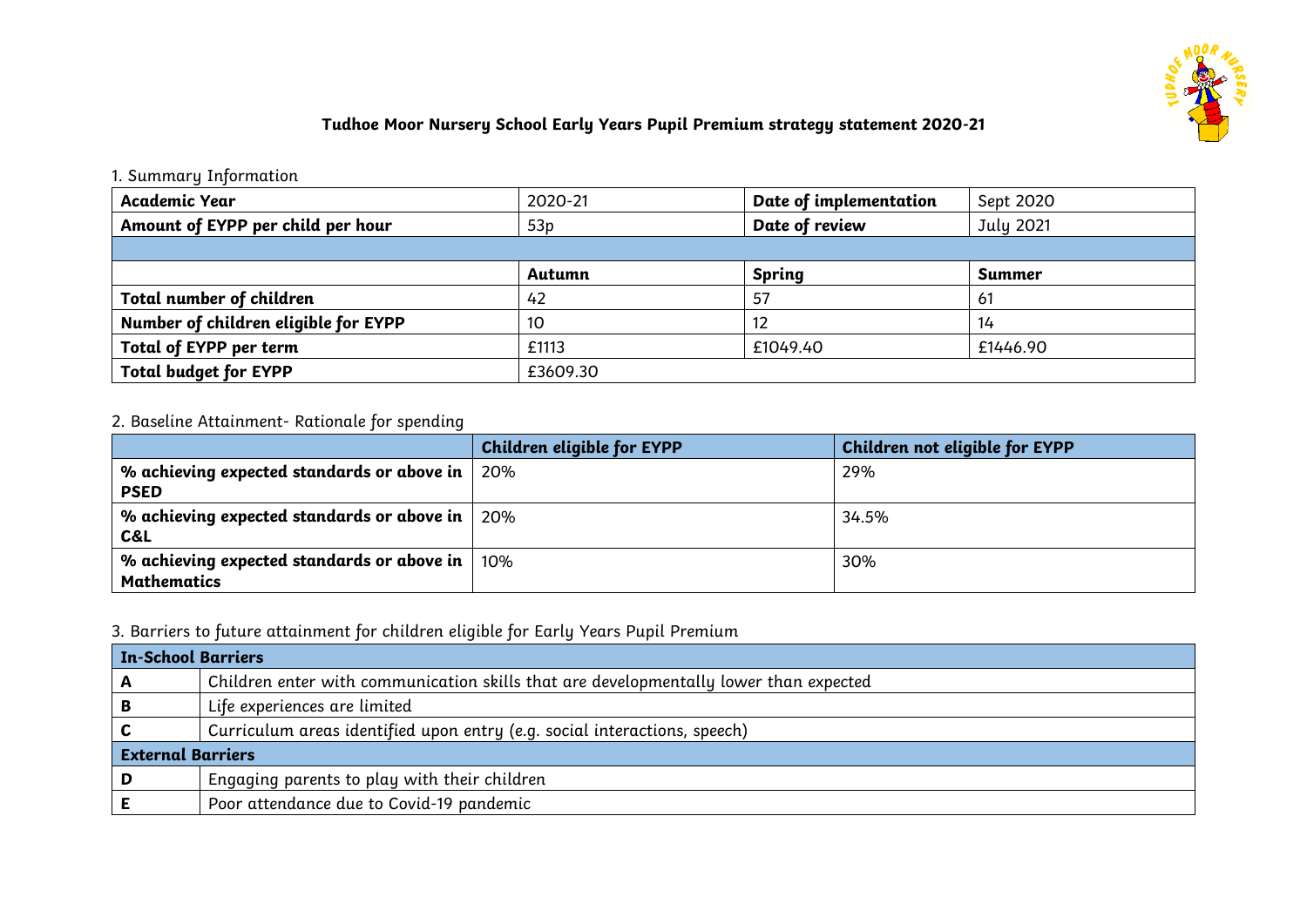### 4. Outcomes

|   | Desired outcomes and how they will be measured                                                   | Success criteria                                                                                                    |
|---|--------------------------------------------------------------------------------------------------|---------------------------------------------------------------------------------------------------------------------|
| A | Improve communication skills                                                                     | More children meeting age related expectations or better by the<br>end of the academic year.                        |
|   | Widening life experiences for the children                                                       | A broader range of experiences for the children impacting upon<br>narrowing gaps between EYPP and non EYPP on exit. |
|   | The gap between EYPP and non EYPP will be reduced                                                | Children to make accelerated progress by the end of the year,<br>meeting age related expectations or better.        |
|   | Parents to be more involved in their children's learning                                         | Increase in confidence for the child and parent. Greater<br>understanding of behaviours.                            |
|   | Access to learning opportunities for all children even if they are<br>unable to attend in person | Children to continue to make progress if they are unable to<br>attend nursery.                                      |

# 5. Planned Expenditure

| <b>Desired outcome</b>                               | <b>Action</b>                                                                                                                                                                                                                                                          | <b>Rationale</b>                                                                                                                                                                                                                  | Impact                                                                                                               | <b>Staff</b>                           |
|------------------------------------------------------|------------------------------------------------------------------------------------------------------------------------------------------------------------------------------------------------------------------------------------------------------------------------|-----------------------------------------------------------------------------------------------------------------------------------------------------------------------------------------------------------------------------------|----------------------------------------------------------------------------------------------------------------------|----------------------------------------|
| A - Improve<br>Communication<br>skills               | • Develop staff skills in<br>improving children's<br>language skills, through<br>direct teaching and child<br>initiated learning, to support<br>all children.<br>• Targeted intervention in<br>small groups for those who<br>need more than quality first<br>teaching. | • Whole school awareness of<br>how and when to extend<br>vocabulary and<br>understanding.<br>• Further develop staff<br>confidence with supporting<br>S&L.                                                                        | • Improved outcomes for<br>children.<br>• Children eligible for EYPP to<br>make rapid progress.                      | • All key workers<br>$\bullet$ A.Paley |
| B - Widening life<br>experiences for the<br>children | • Cultural enrichment<br>experiences.<br>. Visits within the local<br>community.                                                                                                                                                                                       | . By providing hands on<br>experiences, enabling specific<br>visits and offering real life<br>opportunities the children<br>will have more experiences to<br>draw upon when<br>communicating and gain an<br>increased confidence. | · Broader life experiences.<br>• Improved outcomes.<br>• Well-being and involvement<br>levels improved for children. | $\bullet$ SLT<br>• Key workers         |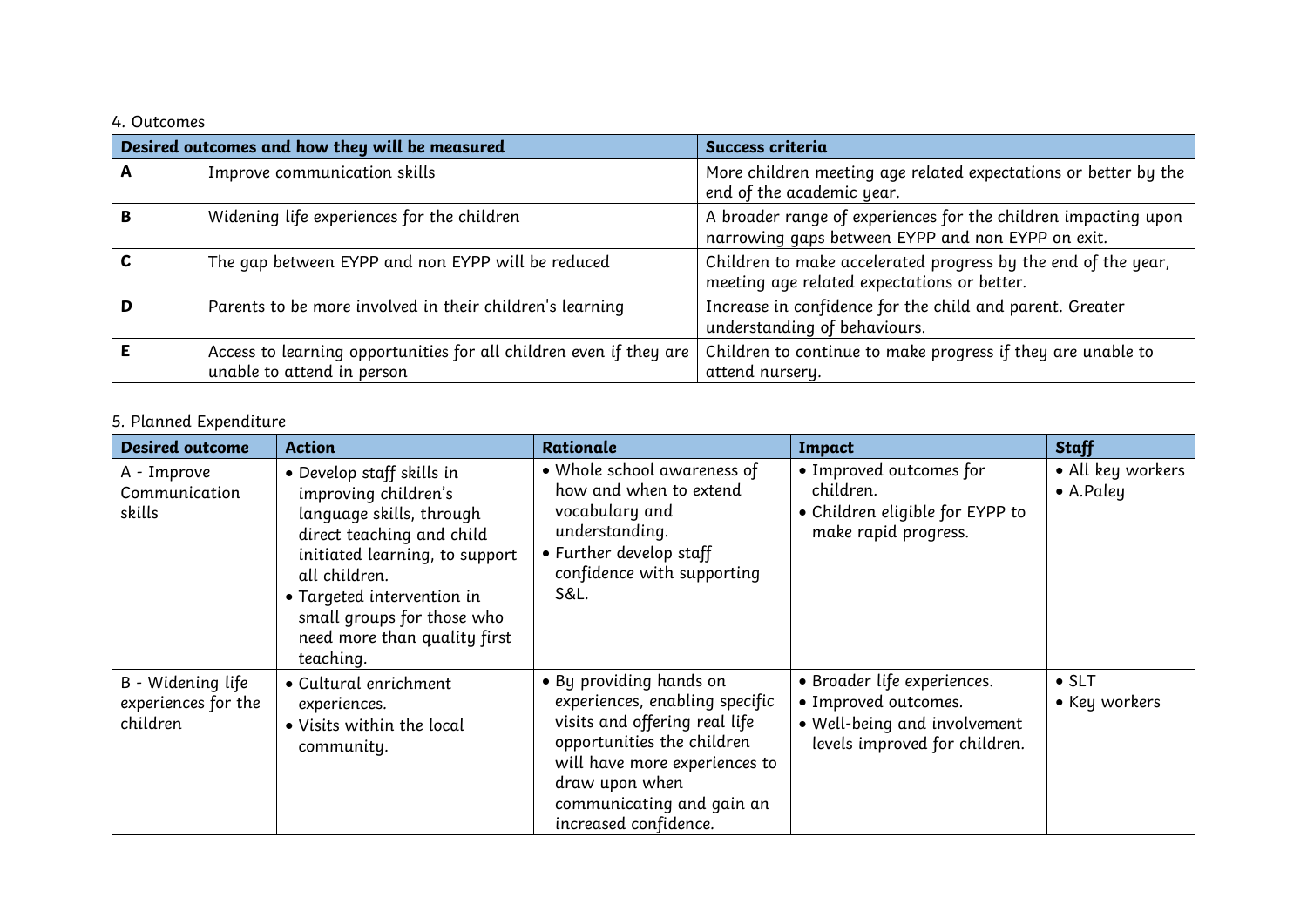| $C - Specific$<br>curriculum areas<br>gap narrowed<br>between EYPP and<br>Non EYPP                                  | · Staff training to develop a<br>'Maths mastery' approach to<br>support children's learning.<br>· Develop staff's knowledge of<br>pre-phonics skills to develop<br>listening and attention skills.<br>• Targeted intervention in<br>small groups for those who<br>need more than quality first<br>teaching.                                                         | · 'Maths mastery' will ensure a<br>consistent approach.<br>• Pre-phonics will close the gap<br>and offer a bridge for<br>children to catch up to their<br>peers.<br>• Targeted intervention will be<br>unique for each child and<br>build on what they can do. | • Improved outcomes for<br>children.<br>· Children eligible for EYPP to<br>make rapid progress.                                                                                                | • All key workers<br>• A.Bond<br>$\bullet$ N.Dunn |
|---------------------------------------------------------------------------------------------------------------------|---------------------------------------------------------------------------------------------------------------------------------------------------------------------------------------------------------------------------------------------------------------------------------------------------------------------------------------------------------------------|----------------------------------------------------------------------------------------------------------------------------------------------------------------------------------------------------------------------------------------------------------------|------------------------------------------------------------------------------------------------------------------------------------------------------------------------------------------------|---------------------------------------------------|
| $D$ – Increase<br>Parental<br>Involvement in<br>play and learning                                                   | $\bullet$ Tapestry.<br>• Bedtime Stories online.<br>• Bucket list for home.<br>• Home learning activities half<br>termly.                                                                                                                                                                                                                                           | • Improved relationships with<br>parents.<br>• Develop parents' skills in<br>interacting with children.<br>• Increase parental interactions<br>with children in the home.                                                                                      | • Staff can accurately support,<br>give advice and sign post<br>parents for help if needed.<br>· Parents have a greater<br>understanding of how they<br>can support their child's<br>learning. | $\bullet$ SLT<br>• Key workers                    |
| $E -$ Access to<br>learning<br>opportunities for<br>all children even if<br>they are unable to<br>attend in person. | • Home learning suggestions<br>online (simple activities that<br>can be accessed with minimal<br>resources).<br>• Contact with all EYPP<br>children who are self-<br>isolating, parents signposted<br>to suggested activities and<br>offered any advice sought.<br>· Home learning packs<br>available for EYPP children<br>who may require additional<br>resources. | • Children to continue to make<br>progress if they are unable to<br>attend nursery.<br>• Parents will be confident in<br>knowing what is expected of<br>their child.<br>• EYPP packs will ensure that<br>no child misses learning<br>opportunities.            | • Children who have missed<br>school will not fall behind<br>their peers.<br>· Children eligible for EYPP<br>will continue to close the gap<br>between them and their<br>peers.                | • A.Bond                                          |